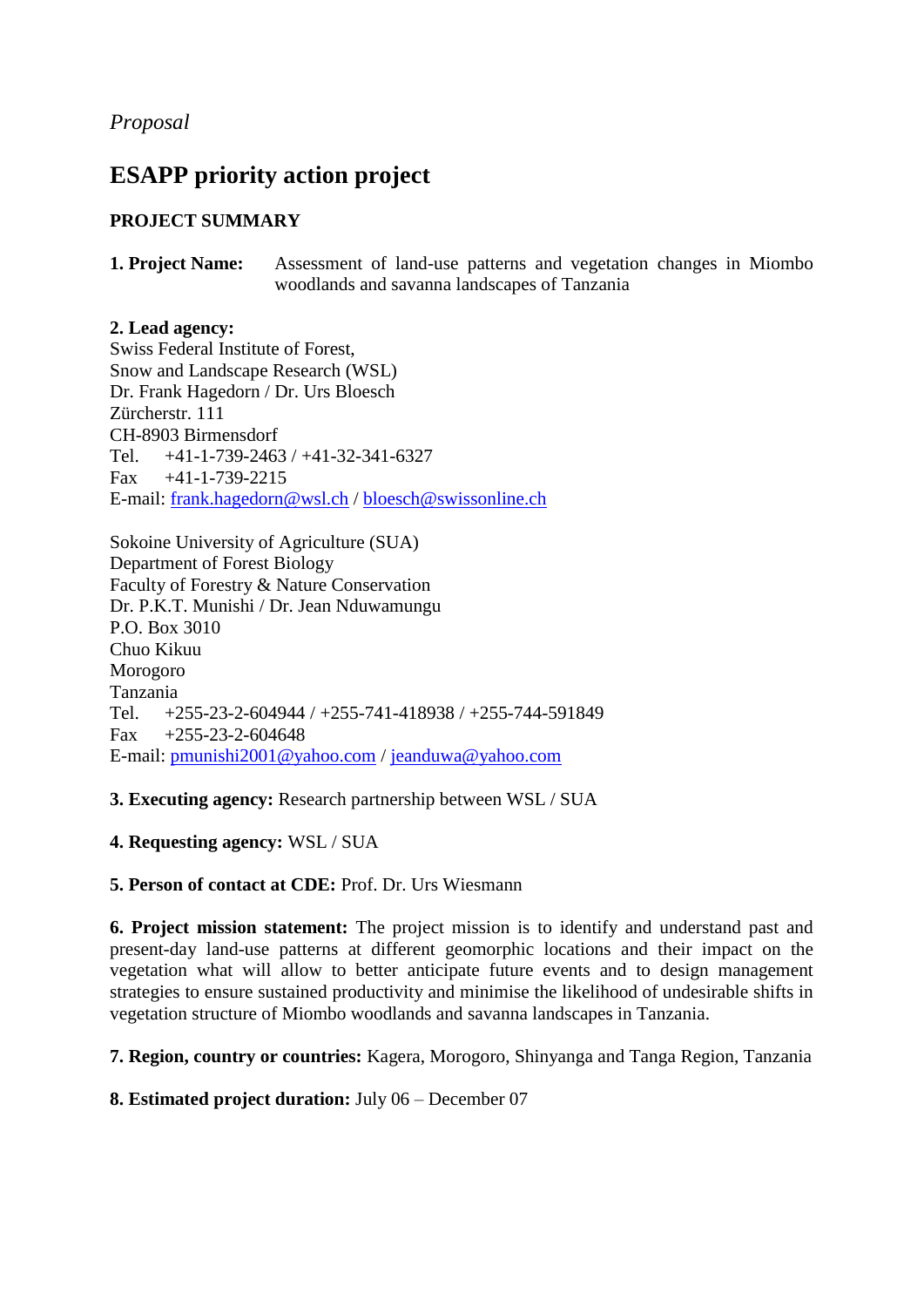#### **9. Overall budget:**

|              | In North:    | In South:  | Total:       |
|--------------|--------------|------------|--------------|
| ESAPP:       | '7'000 CHF   | 22'580 CHF | 39'580 CHF   |
| Other funds: | $40'000$ CHF | 20'000 CHF | $60'000$ CHF |
| Total:       | 57'000 CHF   | 42'580 CHF | 99'580 CHF   |

1 US\$ ~ 1.30 CHF.

Source of other funds: The Government of Tanzania is taking in charge the salaries of the SUA research staff (about 8 men-months) and the infrastructure of the Sokoine University of Agriculture will be made available. CEPF (Critical Ecosystem Partnership Fund) will logistically support the field work in Tanga Region. No remuneration is asked by Dr. Urs Bloesch (self-employed consultant) for the preparation, the monitoring, the data analysis and the elaboration of report(s)/scientific article(s) in Switzerland (about 4 months). WSL will take in charge the laboratory costs for the soil carbon isotope analysis.

#### **PROJECT DETAILS**

**10. Current situation:** Miombo woodland and savanna are the dominant vegetation types in Tanzania. Their resources are vital to the livelihood of millions of rural and urban people living in and around them. Mainly used as pastures and for subsistence farming they also provide a multitude of products including food, energy, shelter, medicines and a number of invaluable environmental and spiritual services. Miombo woodlands and savannas have been occupied and utilised by human beings in East Africa for thousands of years. However, currently type and intensity of land-use are changing due to changes in the socio-economical, political, and technological set-up in this region leading to increased land degradation in many areas. The temporal assessment of vegetation shifts and the underlying changes of land-use pattern, fire regime, browsing/grazing by mammalian herbivores and termites are of primary importance for the sound economical and ecological management of these dominating vegetation types in Tanzania.

Preliminary studies were carried out under a first ESAPP Project entitled "Assessment of Vegetation Shifts and Land-Use Changes in Morogoro and Kagera Regions, Tanzania" and the results were discussed during a two days workshop in Morogoro. Considering the recommendations of this workshop, this new ESAPP joint research project will focus on investigations of observed land-use changes and vegetation shifts at different geomorphic locations along transects through Miombo woodlands and savanna landscapes. Furthermore, the socio-economic aspects will gain in importance with the active participation of the agricultural extension department from SUA. In addition, previous to the start, the overall strategy of this highly interdisciplinary research project will be discussed with CETRAD (Centre for Training and integrated Research in Arid and Semi-Arid Lands Development) from Kenya.

**11. Objectives:** The overall objective is to assess vegetational shifts and to evaluate patterns of land degradation at different geomorphic locations within Miombo woodlands and savanna landscapes of Tanzania in view of promoting sustainable management of natural resources in benefit of the local communities. Large scale vegetation changes in the Miombo woodlands (including the adjacent savannas) will be studied along decreasing rainfall gradients considering the topographic position. On a smaller scale, vegetation sites of the savanna landscape will be analysed along transects through small dry evergreen forest formations extending into open savanna on either side. The project aims at: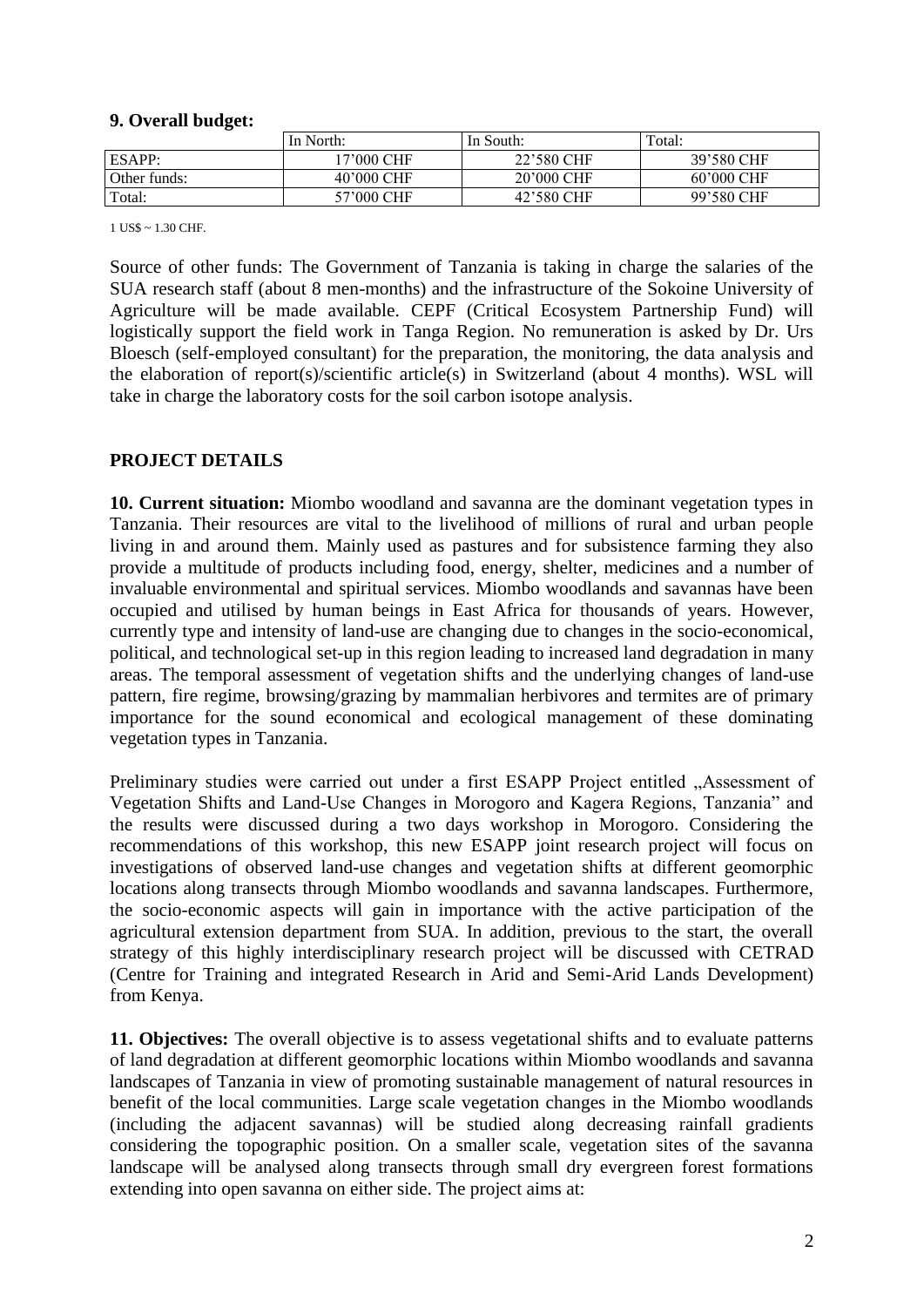- Enhancing the research partnership amongst the Swiss Federal Institute for Forest, Snow and Landscape Research in Birmensdorf (Switzerland) and the Sokoine University of Agriculture (Tanzania) including the Centre for Development and Environment (CDE), CETRAD (Kenya) and CEPF (Biodiversity Project in Tanga Region). The additional participation of partners from the South (e.g. University of Butare, Rwanda and/or Makerere University, Uganda) will be favoured.
- $\triangleright$  Strengthening the research capacity of both parties.
- $\triangleright$  Contributing to the education and training in tropical ecology at the Sokoine University of Agriculture by supporting lectures in related topics and by offering possibilities to carry out diploma and doctoral studies.
- $\triangleright$  Promoting the diffusion of the research results by a) regular exchange of information with NGOs working in the field of rural development and support of their on-farm research activities in view of contributing to a sustainable rural development and b) joint publications of scientific papers, project reports and articles for newspapers.

## **12. Expected outcomes:**

- 1) Human impact on vegetation changes evaluated and causes of land degradation in function of topographic position identified
- 2) Vegetation history based on radio carbon isotopic signature of soil organic matter reconstructed at the selected sites
- 3) Present plant communities and their population characteristics assessed
- 4) Large and small scale vegetation shift and land-use pattern for the selected sites assessed and presented on topographic maps
- 5) Management recommendations elaborated and discussed with NGO's
- 6) Interdisciplinary method defined
- 7) Students trained and lectures carried out at SUA
- 8) Project results disseminated

# **13. Planned activities to achieve outcomes:**

- 1) Conduct informal discussions and interviews with the local population about land-use and vegetation changes and identify land degradations and its driving forces (including natural factors).
- 2) Evaluate and date carbon isotopic signatures of soil organic matter at selected soil profiles.
- 3) Analyse present plant communities and their population characteristics including age determination of dominant woody species.
- 4) Use of GIS for the spatial analysis of the data and the presentation of the results using also aerial photographs and satellite images as well as historical photographs and records from colonial time.
- 5) Assess current disturbances and threats to these ecosystems in view of elaborating sustainable management strategies together with NGO's and representative of the local communities.
- 6) Elaborate an interdisciplinary methodology for the overall project strategy together with CETRAD.
- 7) Practically train students from SUA in carrying out socio-economic studies (possibly accompanied by a Swiss student), vegetation inventory, tree cambium marking and in the application of GIS (by CETRAD Kenya) and support lectures in relevant topics at SUA.
- 8) Elaborate joint publications of scientific papers in international and national journals and articles for general public in national newspapers (in English and Swahili).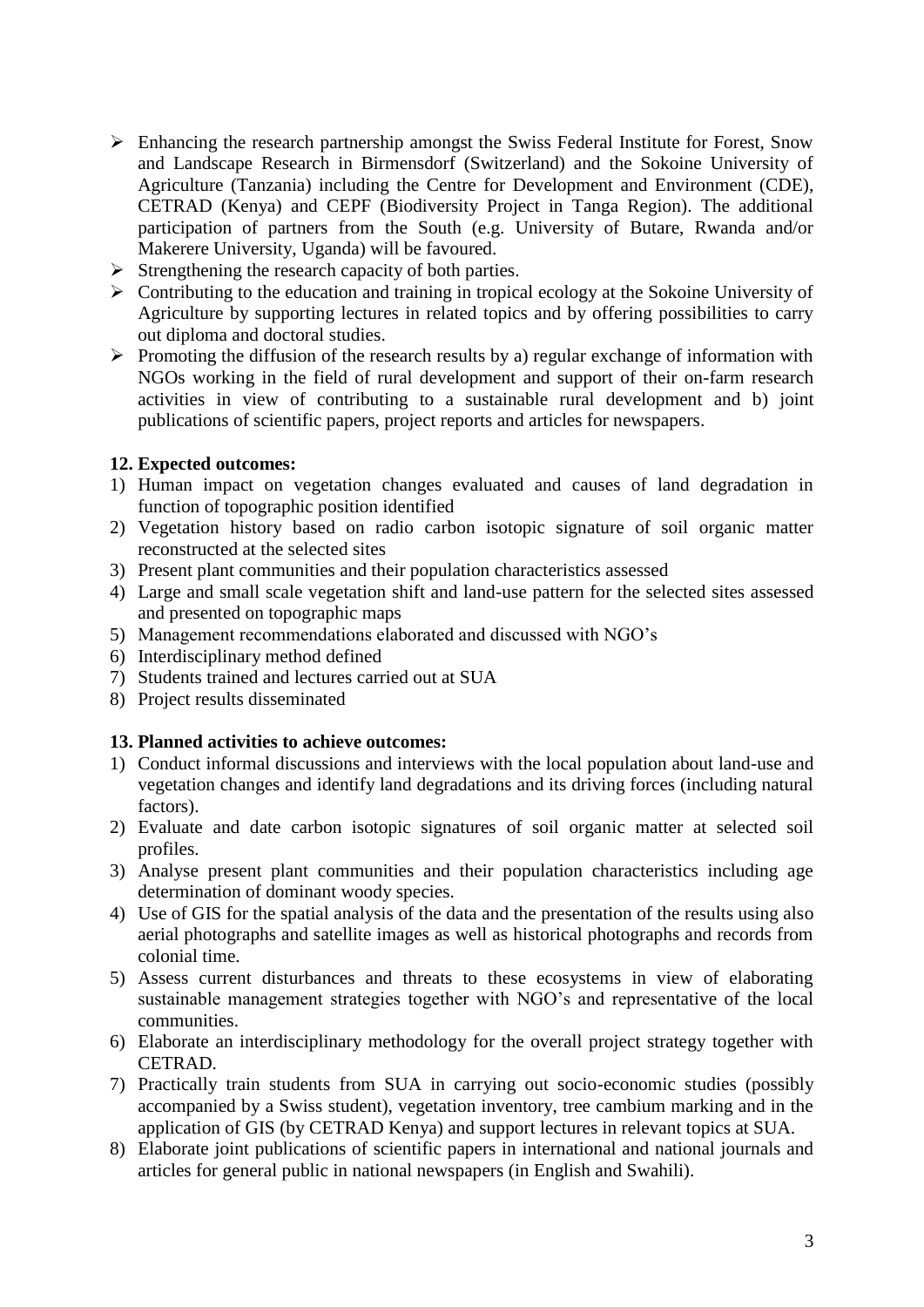# **14. Approximate implementation plan:**

|                                          | Project months |   |   |   |    |   |    |    |    |
|------------------------------------------|----------------|---|---|---|----|---|----|----|----|
| Activities                               |                |   | n | Ō | 10 |   | 14 | 16 | 18 |
| 1) Socio-economic study                  |                |   |   | X | X  |   |    |    |    |
| 2) Soil sampling and laboratory analysis |                | X | X | X | X  | X | X  |    |    |
| 3) Present plant community               |                | X | X | X | X  |   | X  |    |    |
| $4)$ GIS                                 |                |   |   |   | X  | X | X  | X  |    |
| 5) Elaboration of management strategies  |                |   |   |   |    |   | X  | X  |    |
| 6) Elaboration methodology               | X              |   |   |   |    |   |    |    |    |
| 7) Workshop                              |                |   |   |   |    |   |    |    | X  |
| 8) Elaboration of articles               |                |   |   |   | X  | X | л  | X  | X  |

#### **15. Budget estimation:**

| a) Salaries and consultancies:                                             |            |
|----------------------------------------------------------------------------|------------|
| Consultant fee for Dr. Urs Bloesch (6 weeks fieldwork in Tanzania)         | 11'000 CHF |
| Backstopping CDE (Centre for Development and Environment)                  | p.m. CHF   |
| Project Coordination/administration (US\$ 150 per month, Tanzanian staff)  | 2'340 CHF  |
| b) Material costs                                                          |            |
| Aerial photographs/satellite images                                        | 1'000 CHF  |
| c) Travel expenses and daily subsistence                                   |            |
| 2 air ticket Zurich-Dar es Salaam and 15 days of subsistence/accommodation |            |
| in Dar es Salaam/Morogoro for consultant (including visa, vaccination)     | 4'500 CHF  |
| Possibly 1 air ticket Zurich-Dar es Salaam for Swiss student               | 1'500 CHF  |
| Training SUA student in GIS (Nanyuki, Kenya)                               | 2'000 CHF  |
| Vehicle hire for about 8000 km, 1 km for 0.6 US\$                          | 6'240 CHF  |
| 120 men days fieldwork (senior researchers) x 50 US\$/person per diem      | 6'000 CHF  |
| 100 men days fieldwork (SUA students) x 20 US\$/person per diem            | 2'000 CHF  |
| d) Miscellaneous                                                           |            |
| Workshop                                                                   | 1'000 CHF  |
| Research permit (Research Associateship)                                   | 1'000 CHF  |
| Miscellaneous                                                              | 1'000 CHF  |
|                                                                            | 39'580 CHF |
|                                                                            |            |

**16. Project relation to ESAPP's focus within SLM and SRD:** The project will be conducted using transdisciplinary assessment of the ecological and socio-economics context within the project area. The close collaboration with NGOs working in the rural development should ensure the application of the findings.

**17. Project relation to ESAPP's fields of activity:** The project activities are in line with the ESAPP's fields of activity of research partnerships and capacity building and to a lesser degree with the development support.

**18. Stakeholder involvement in project:** Appropriate land-use is of major concern for the local communities since land resources are becoming more and more scarce and signs of land degradation gets more widespread. Our project is done in close collaboration with other ongoing applied research projects of the Sokoine University of Agriculture and with rural development projects of NGOs and international organisations operating in this area.